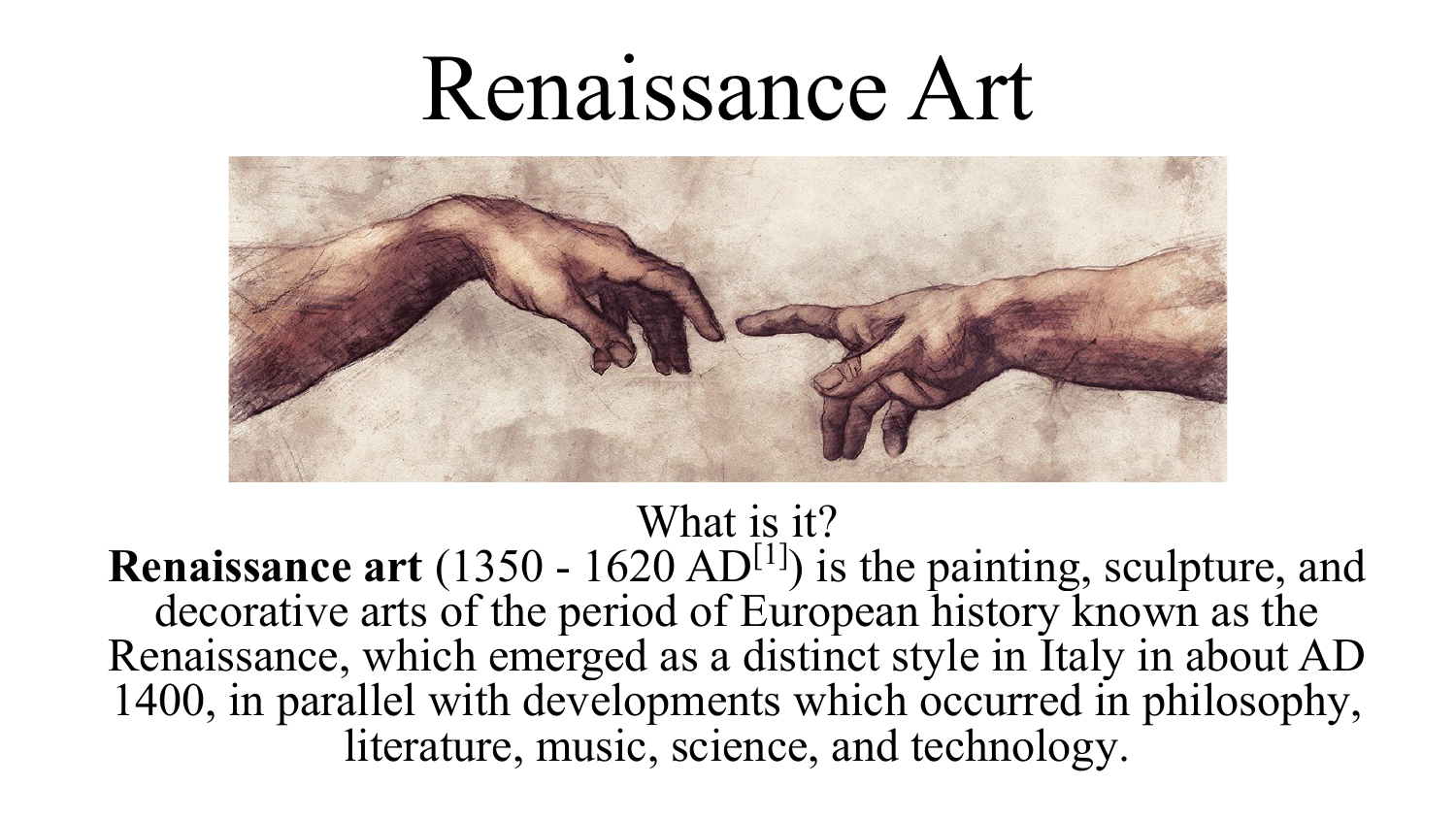#### Some More Context -

Many of the most famous and best-loved works of art in the world were created during the time known as the [Renaissance.](https://simple.wikipedia.org/wiki/Renaissance) The Renaissance began about 1400 and lasted until about 1600. Italy, and in particular the city of [Florence](https://simple.wikipedia.org/wiki/Florence) is thought of as the home of Renaissance art.

Many Flemish painters from the area of modern [Belgium](https://simple.wikipedia.org/wiki/Belgium) were also very busy at this time. The style of their pictures, and their use of [oil painting](https://simple.wikipedia.org/wiki/Oil_painting) influenced the Italian painters.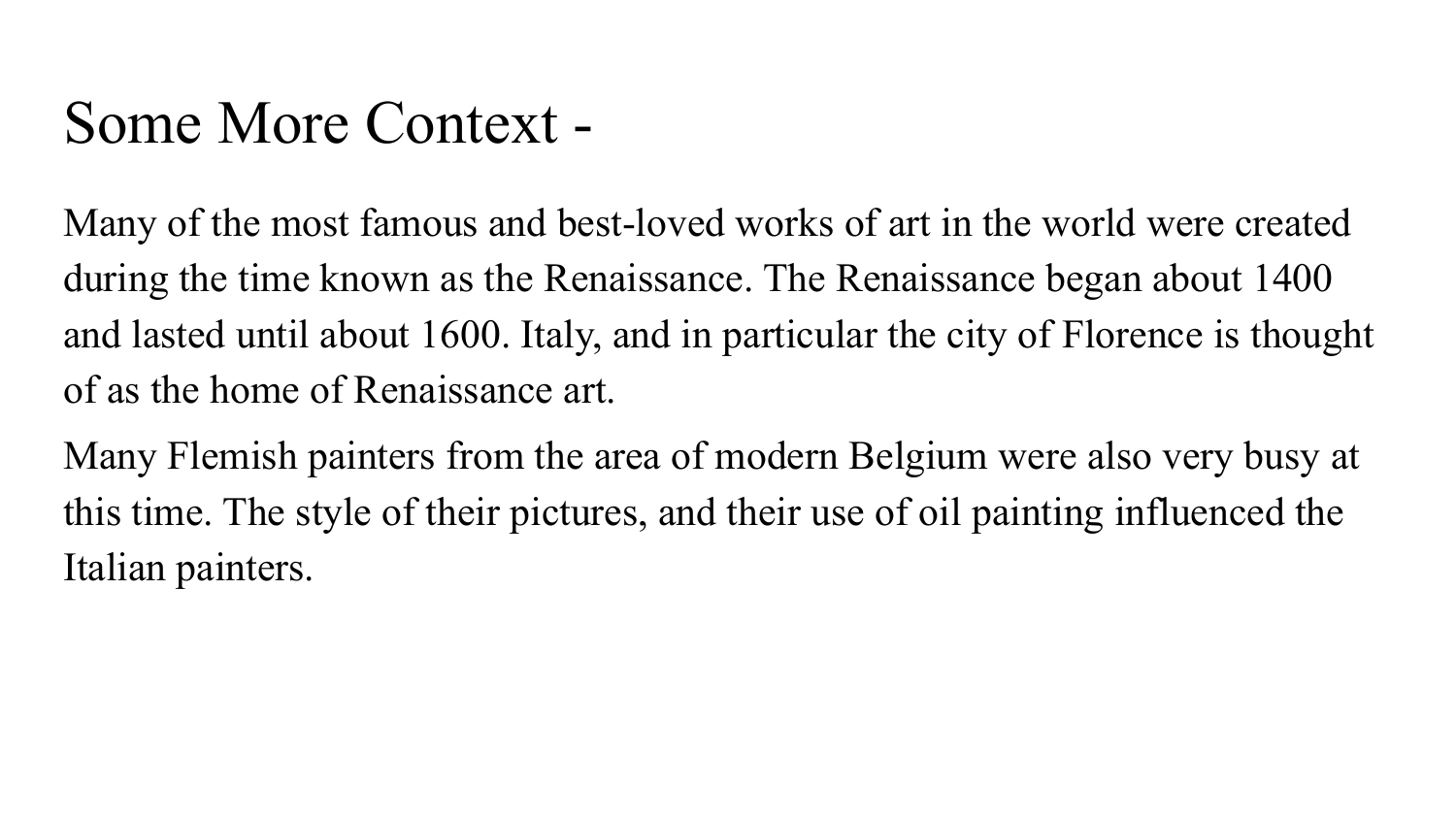# **Competition for the Baptistry Doors**

In 1401, a competition was held to find a sculptor to make a huge set of [bronze](https://simple.wikipedia.org/wiki/Bronze) door for the oldest church in [Florence](https://simple.wikipedia.org/wiki/Florence). Lorenzo [Ghiberti,](https://simple.wikipedia.org/w/index.php?title=Ghiberti&action=edit&redlink=1) Filippo [Brunelleschi](https://simple.wikipedia.org/wiki/Brunelleschi) and [Donatello](https://simple.wikipedia.org/wiki/Donatello) all entered the competition. Ghiberti won. When he finished the first set of doors, he had to make another set. It took fifty years. In that time, dozens of artists helped Ghiberti to make the doors.

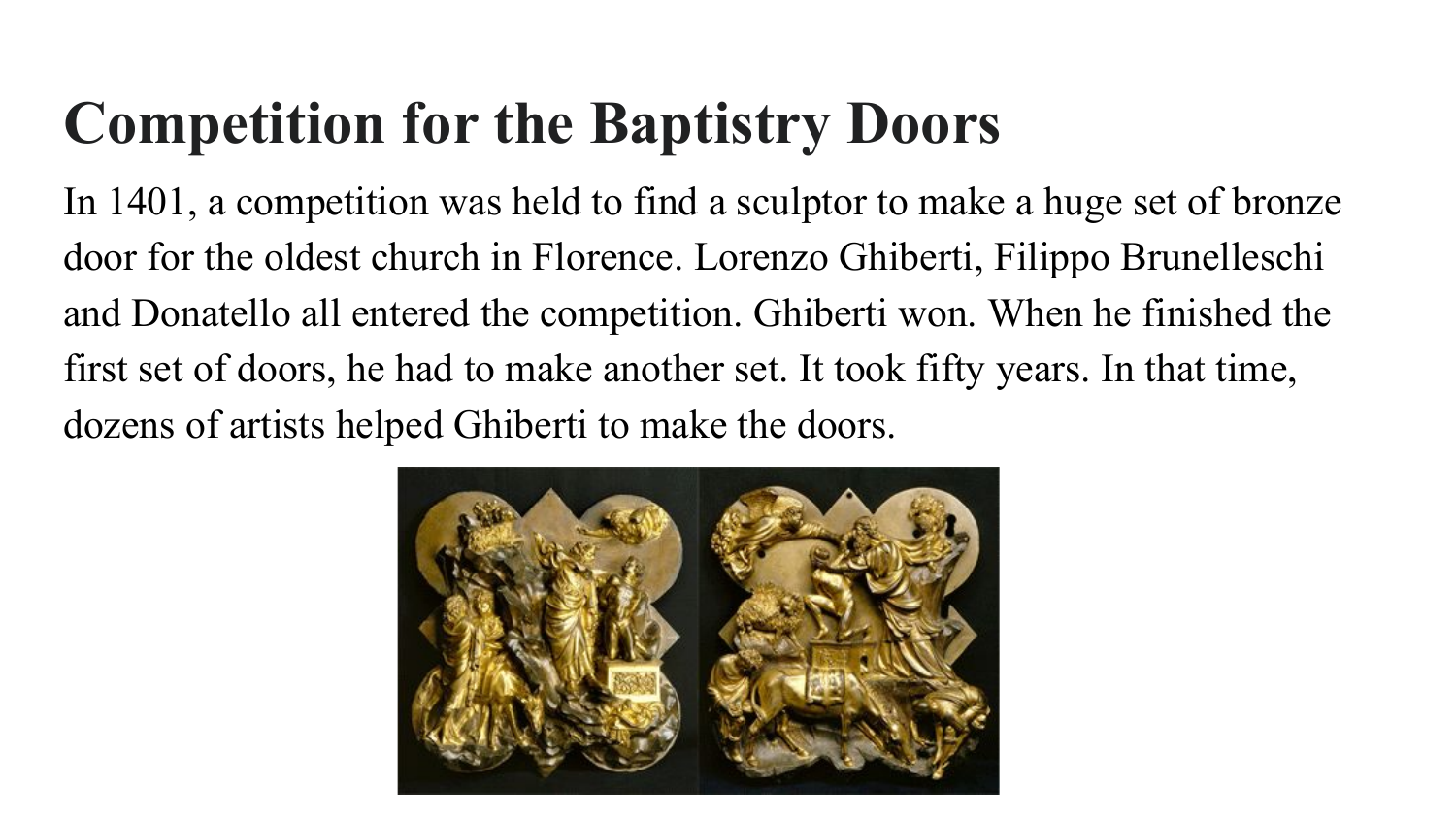# **Brancacci Chapel**

On the walls of this family [chapel](https://simple.wikipedia.org/wiki/Chapel) at the church of the Carmelite Monastery, [Massaccio](https://simple.wikipedia.org/w/index.php?title=Massaccio&action=edit&redlink=1) painted pictures which were so realistic that everyone was amazed.

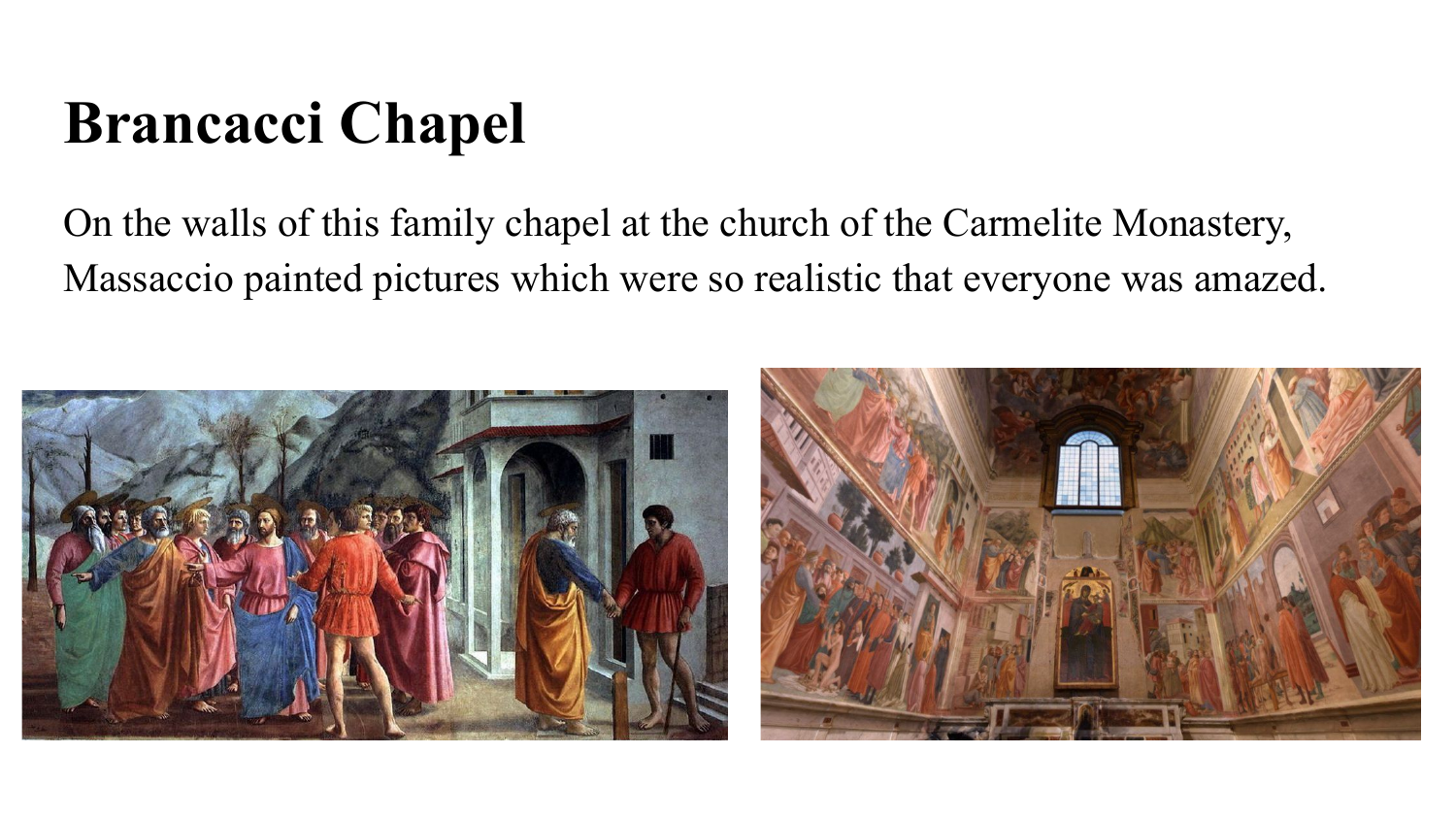# David of Michelangelo

David is a masterpiece of Renaissance sculpture, created in marble between 1501 and 1504 by the Italian artist Michelangelo. David is a 5.17-metre marble statue of the Biblical figure David, a favoured subject in the art of Florence.

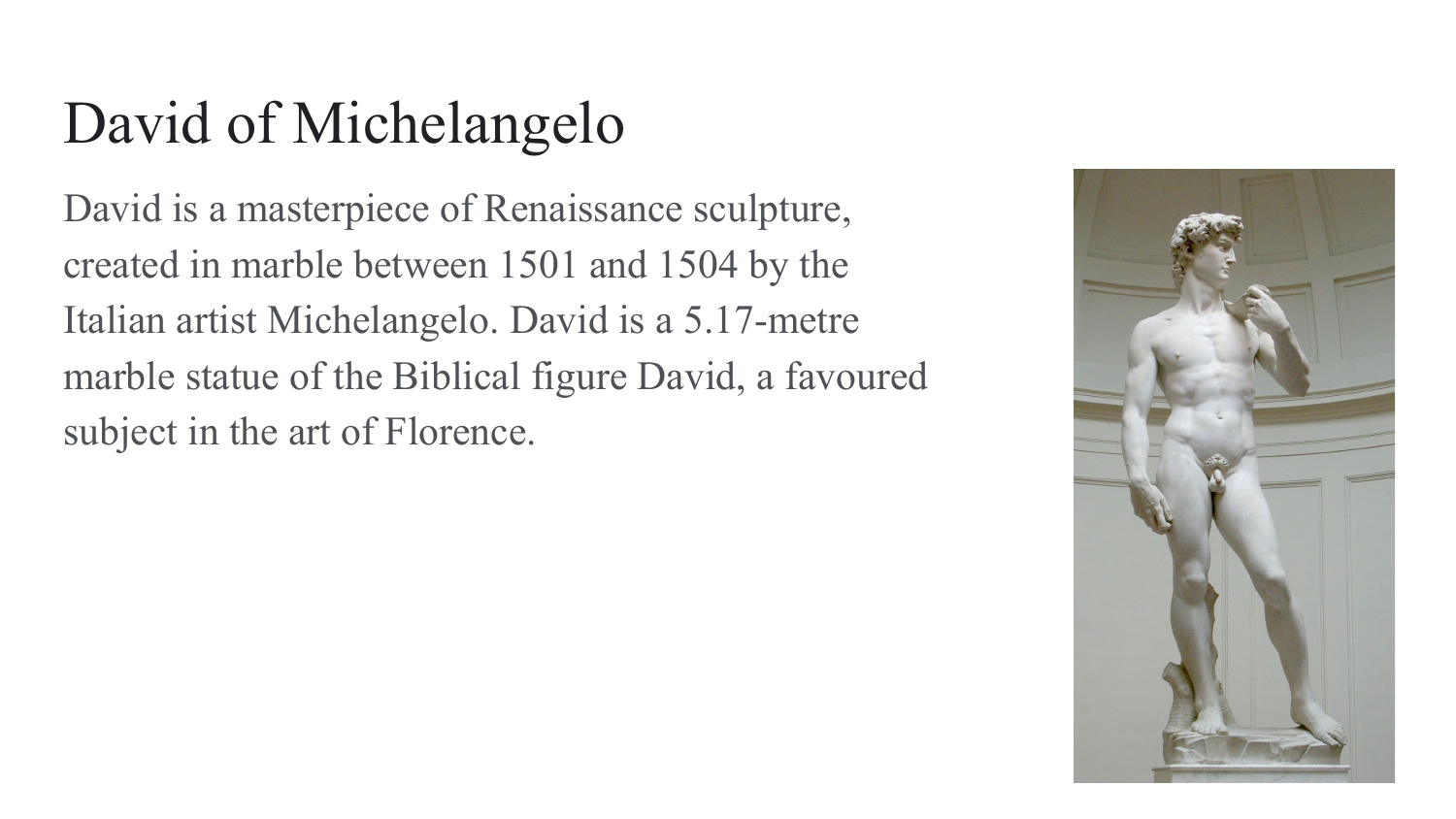#### The Creation of Adam

The Creation of Adam differs from typical Creation scenes painted up until that time. Here, two figures dominate the scene: God on the right, and Adam on the left. ... This touch will **not only give life to Adam, but will give life to all mankind**. It is, therefore, the birth of the human race.

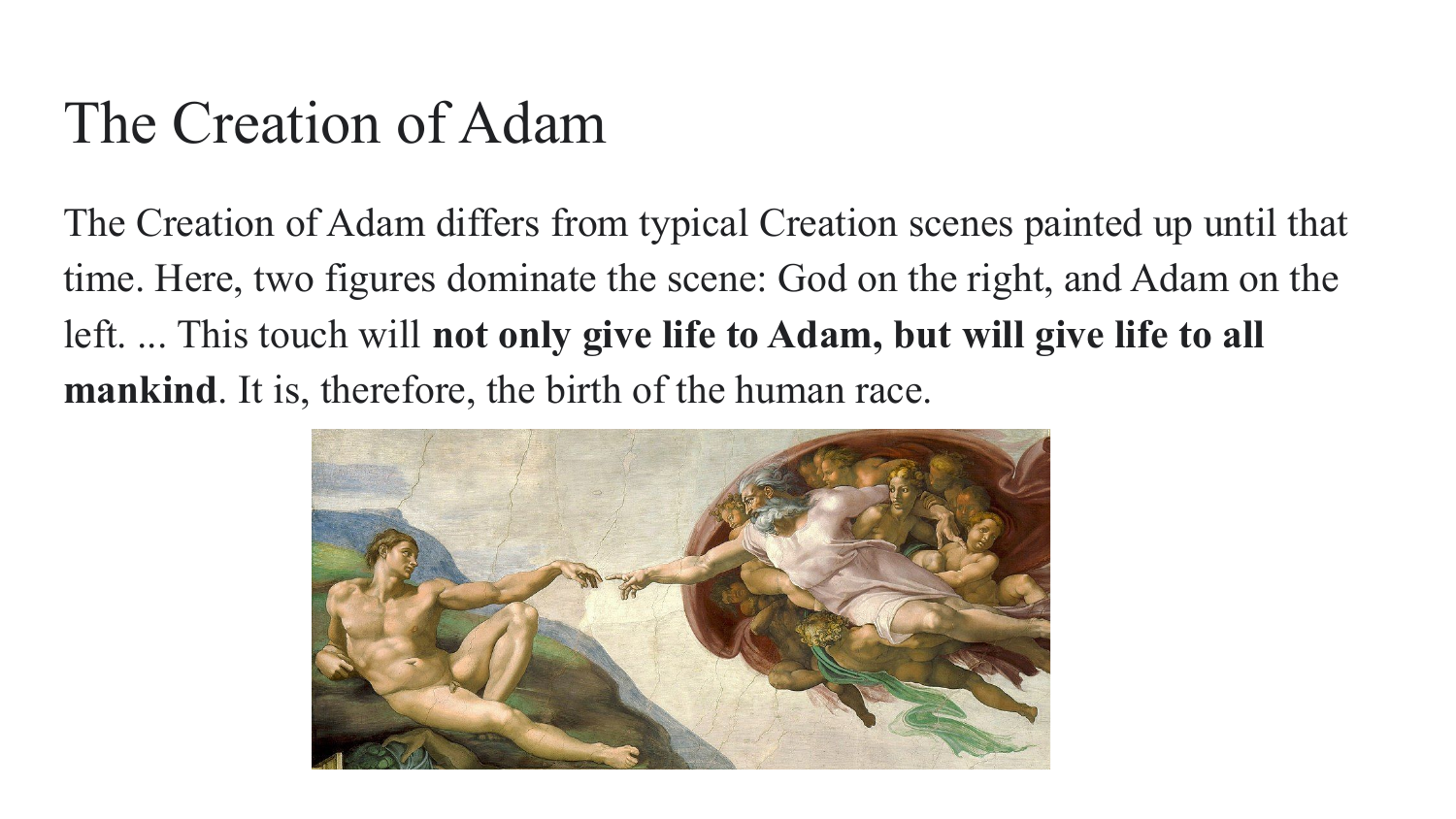## The Sistine Chapel Ceiling

[Michelangelo](https://simple.wikipedia.org/wiki/Michelangelo) painted the whole ceiling of the [Sistine Chapel](https://simple.wikipedia.org/wiki/Sistine_Chapel) all by himself over five years. The way that the figures were painted was to influence other artists for hundreds of years.

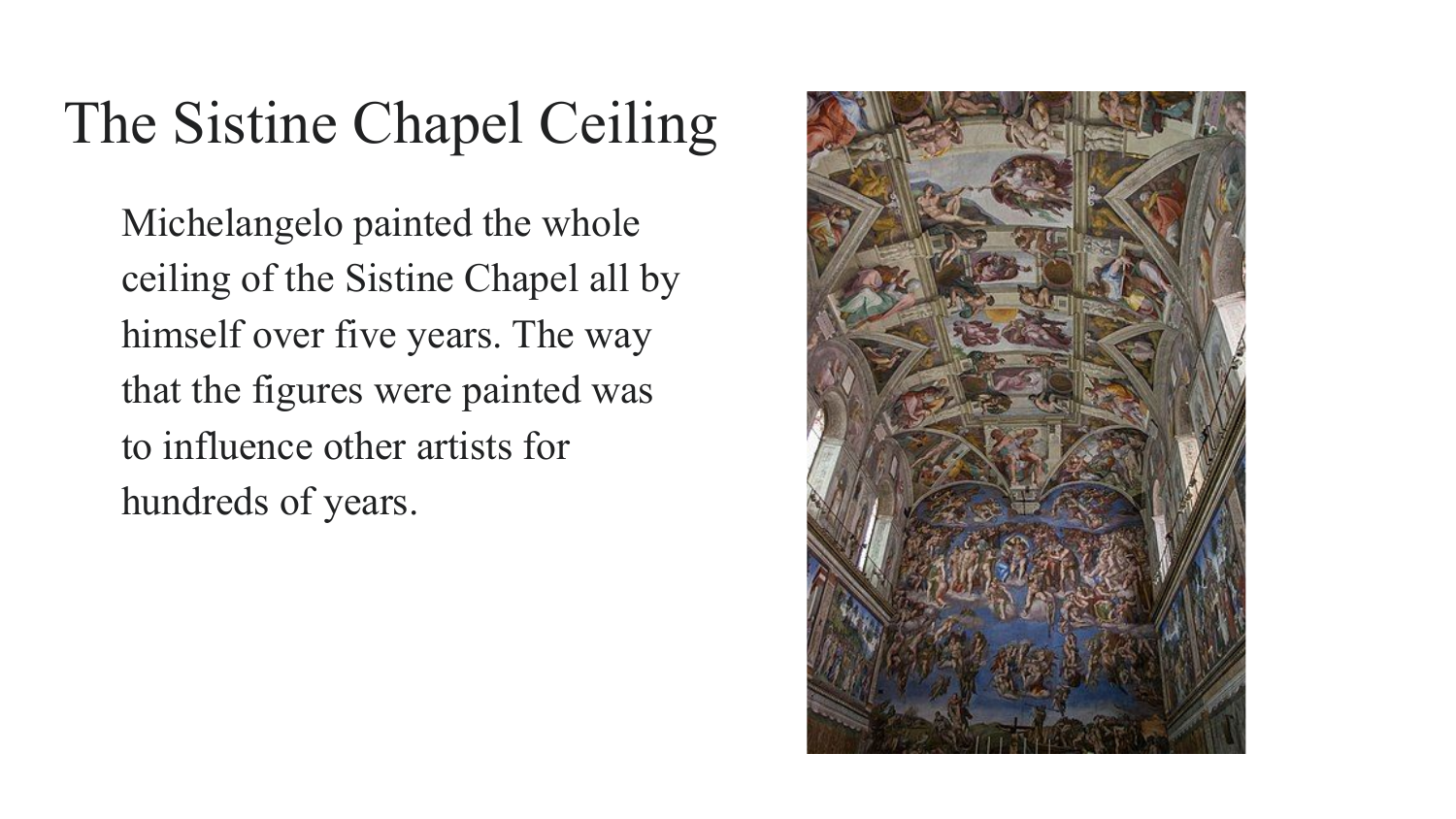#### Mona Lisa

The Mona Lisa is a half-length portrait painting by Italian artist Leonardo da Vinci. Considered an archetypal masterpiece of the Italian Renaissance, it has been described as "the best known, the most visited, the most written about, the most sung about, the most parodied work of art in the world".